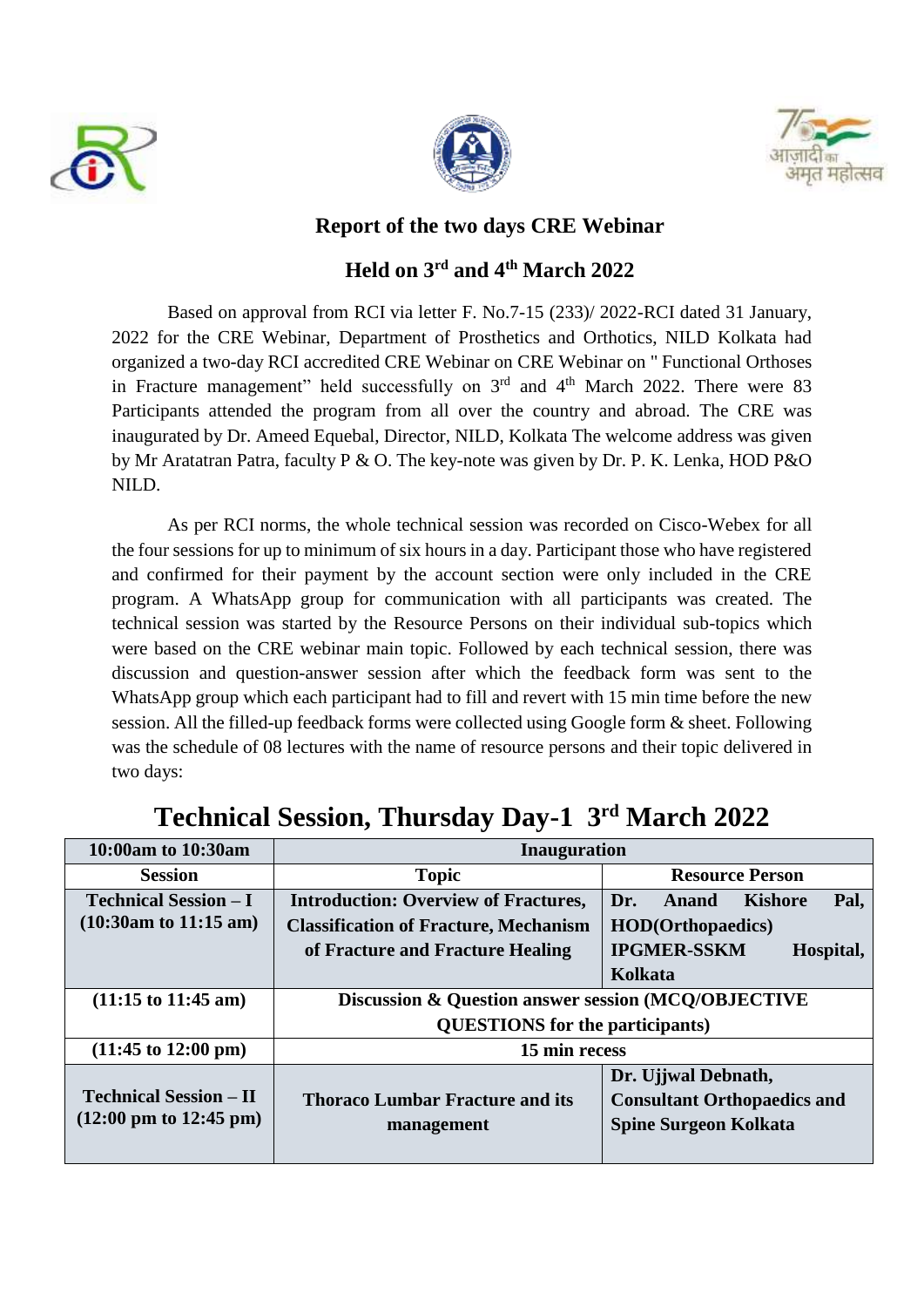| $(12:45 \text{ pm to } 1:15 \text{ pm})$                                  | Discussion & Question answer session (MCQ/OBJECTIVE   |                                                                            |
|---------------------------------------------------------------------------|-------------------------------------------------------|----------------------------------------------------------------------------|
|                                                                           | <b>QUESTIONS</b> for the participants)                |                                                                            |
| $(1:15 \text{ pm to } 2:00 \text{ pm})$                                   | 45 min recess                                         |                                                                            |
| <b>Technical Session – III</b><br>$(2:00 \text{ pm to } 2:45 \text{ pm})$ | <b>Upper Extremity Fracture and its</b><br>management | Dr. Faresul Haque Mullick,<br><b>Orthopaedic Surgeon, NILD,</b><br>Kolkata |
| $(2:45 \text{ pm to } 3:15 \text{ pm})$                                   | Discussion & Question answer session (MCQ/OBJECTIVE   |                                                                            |
|                                                                           | <b>QUESTIONS</b> for the participants)                |                                                                            |
| $(3:15 \text{ to } 3:30 \text{ pm})$                                      | 15 min recess                                         |                                                                            |
| <b>Technical Session – IV</b>                                             | <b>Functional Orthosis for Lower Limb</b>             | Dr. P K Lenka, $HOD(P \& O)$                                               |
| $(3:30 \text{ pm to } 4:15 \text{ pm})$                                   |                                                       | <b>NILD, Kolkata</b>                                                       |
| $(4:15 \text{ pm to } 4:45 \text{ pm})$                                   | Discussion & Question answer session (MCQ/OBJECTIVE   |                                                                            |
|                                                                           | <b>QUESTIONS</b> for the participants)                |                                                                            |
| $(4:45 \text{ to } 5:00 \text{ pm})$                                      | 15 min (closing for the day)                          |                                                                            |

| <b>Technical Session, Day-2 Friday 4th March 2022</b> |                                                                                        |                                      |  |  |
|-------------------------------------------------------|----------------------------------------------------------------------------------------|--------------------------------------|--|--|
| <b>Session</b>                                        | <b>Topic</b>                                                                           | <b>Resource Person</b>               |  |  |
| <b>Technical Session - V</b>                          | <b>Functional Orthosis for Upper limb</b>                                              | Poly Ghosh, Manager(W)               |  |  |
| $(10:30am)$ to 11:15 am)                              | <b>Fracture</b>                                                                        | <b>NILD, Kolkata</b>                 |  |  |
| $(11:15 \text{ to } 11:45 \text{ am})$                | Discussion & Question answer session (MCQ/OBJECTIVE QUESTIONS                          |                                      |  |  |
|                                                       | for the participants)                                                                  |                                      |  |  |
| $(11:45 \text{ to } 12:00 \text{ pm})$                | 15 min recess                                                                          |                                      |  |  |
|                                                       | <b>Lower Extremity Fracture and its</b>                                                | Dr. R K Manocha,                     |  |  |
| <b>Technical Session – VI</b>                         | management                                                                             | <b>Addl. Chief Medical</b>           |  |  |
| $(12:00 \text{ pm to } 12:45)$                        |                                                                                        | Director (Orthopaedics) and I/c      |  |  |
| pm)                                                   |                                                                                        | <b>ALC, Northern Railway Central</b> |  |  |
|                                                       |                                                                                        | <b>Hospital, New Delhi</b>           |  |  |
| $(12:45 \text{ pm to } 1:15 \text{ pm})$              | Discussion & Question answer session (MCQ/OBJECTIVE                                    |                                      |  |  |
|                                                       | <b>QUESTIONS</b> for the participants)                                                 |                                      |  |  |
| $(1:15 \text{ pm to } 2:00 \text{ pm})$               | 15 min recess                                                                          |                                      |  |  |
|                                                       |                                                                                        | <b>Abhishek Tripathi</b>             |  |  |
| <b>Technical Session -</b>                            | <b>Functional Orthosis for Fracture of</b>                                             | Lecturer(Prosthetics), NILD,         |  |  |
| VII<br>$(2:00 \text{ pm to } 2:45 \text{ pm})$        | <b>Spine</b>                                                                           | Kolkata                              |  |  |
| $(2:45 \text{ pm to } 3:15 \text{ pm})$               |                                                                                        |                                      |  |  |
|                                                       | Discussion & Question answer session (MCQ/OBJECTIVE QUESTIONS<br>for the participants) |                                      |  |  |
|                                                       |                                                                                        |                                      |  |  |
| $(3:15 \text{ to } 3:30 \text{ pm})$                  | 15 min recess                                                                          |                                      |  |  |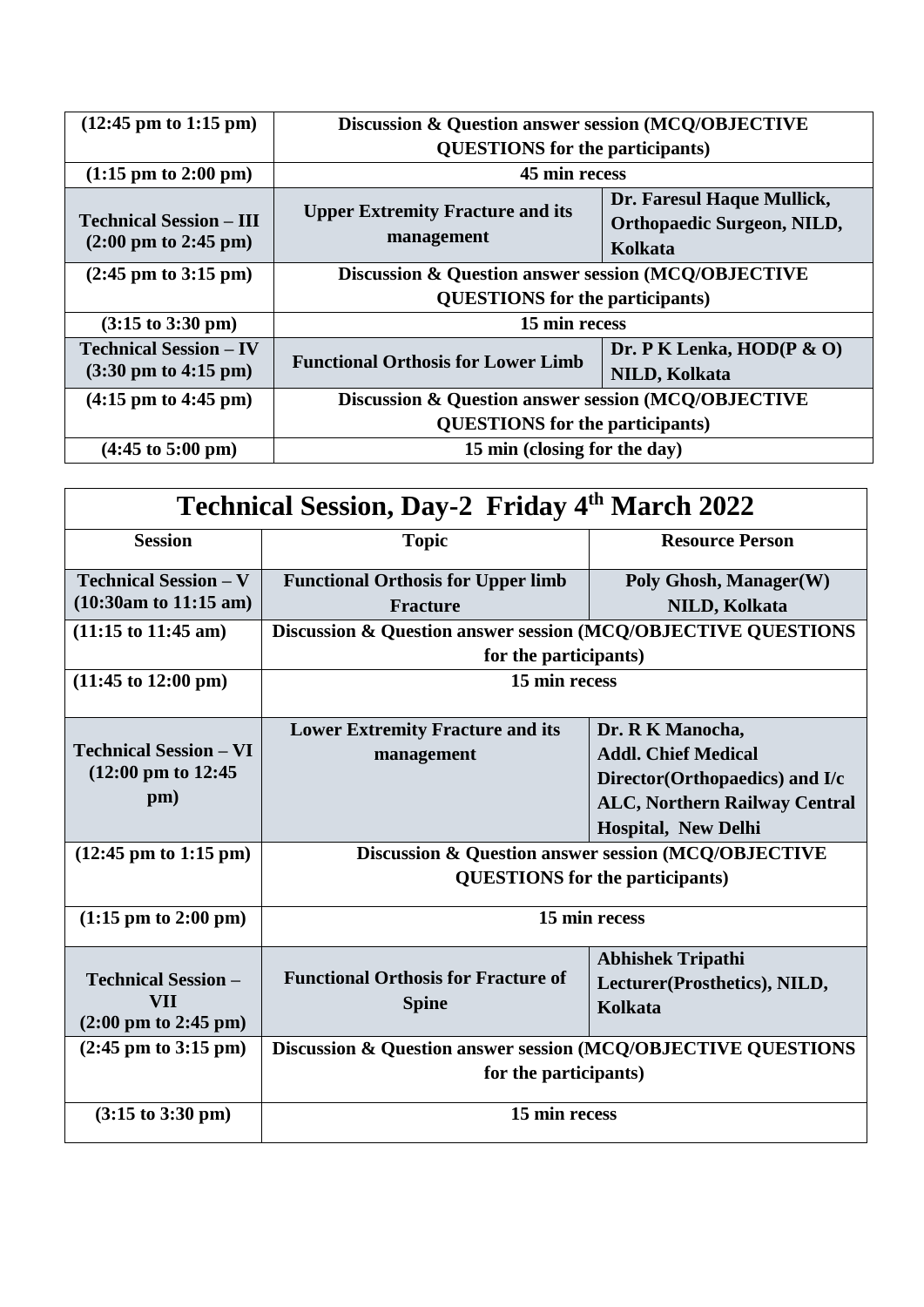| <b>Technical Session –</b><br>VIII<br>$(3:30 \text{ pm to } 4:15 \text{ pm})$ | Functional Orthosis for Paediatric<br>Fracture                | <b>Dhruti Sunder Das</b><br>Lecturer (Orthotics), NILD,<br>Kolkata |  |
|-------------------------------------------------------------------------------|---------------------------------------------------------------|--------------------------------------------------------------------|--|
| $(4:15 \text{ pm to } 4:45 \text{ pm})$                                       | Discussion & Question answer session (MCQ/OBJECTIVE QUESTIONS |                                                                    |  |
|                                                                               | for the participants)                                         |                                                                    |  |
| $(4:45 \text{ to } 5:00 \text{ pm})$                                          | <b>Vote of thanks</b>                                         | <b>Abhishek Tripathi</b>                                           |  |
|                                                                               |                                                               | Lecturer(Prosthetics), NILD,                                       |  |
|                                                                               |                                                               | Kolkata                                                            |  |

Further, during the question-answer and discussion session, there were few questions raised by the external resource person related to prosthetic and orthotic services at national institutes and solutions were also discussed therefore. The minutes of the discussion that took place was recorded and is also shared with the related resource persons.